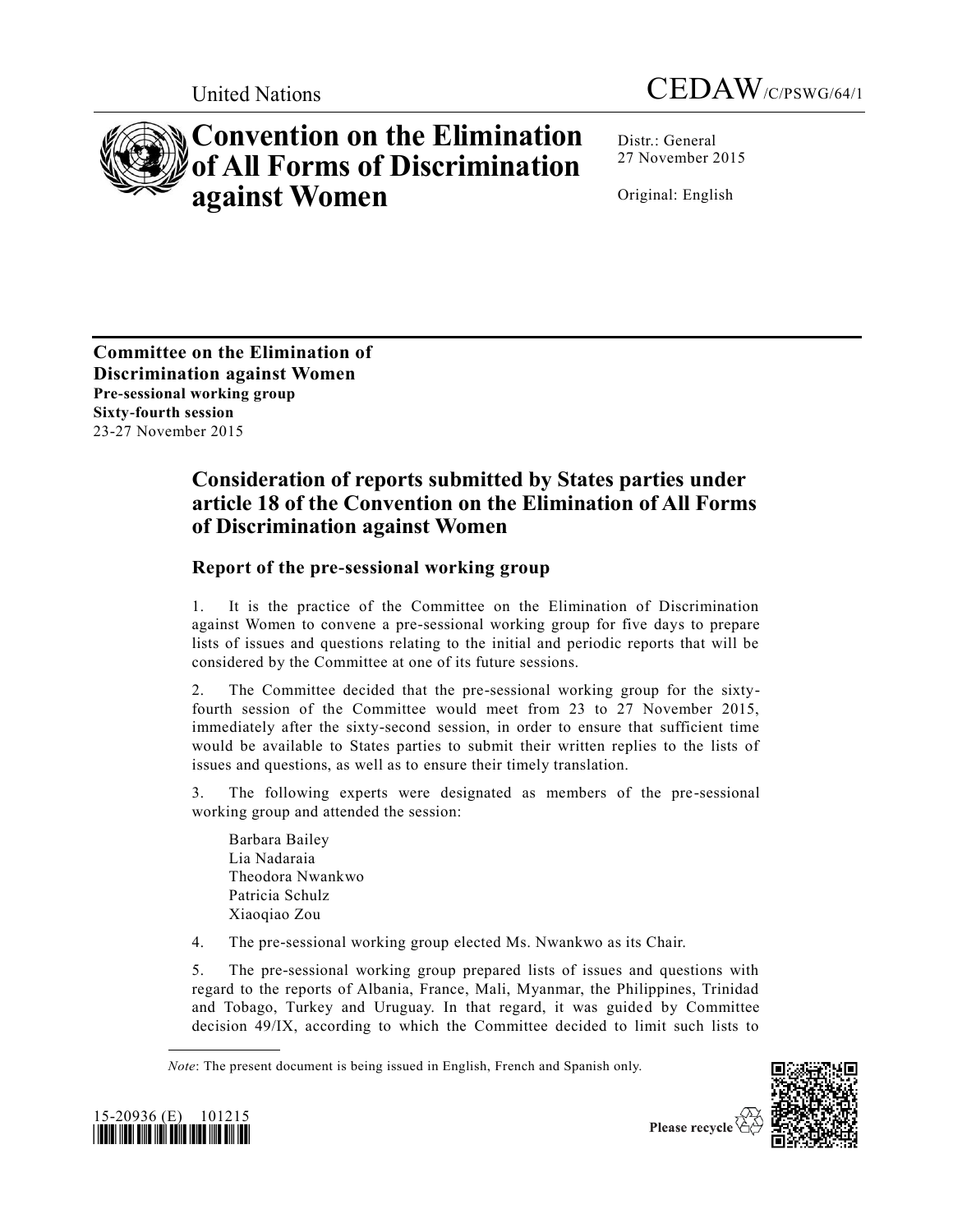20 questions. In practice and exceptionally, some lists contain a maximum of 22 questions. In accordance with its decisions 58/II, 59/IV and 60/IX, the Committee, on a pilot basis, prepared a list of issues and questions prior to reporting under its optional simplified reporting procedure, namely a list of issues and questions prior to the submission of the combined sixth and seventh periodic reports of Ireland. In that regard, it was guided by its decision 59/IV, according to which the Committee decided to limit such lists to 25 questions.

6. To assist in the preparation of the lists of issues and questions, the pre-sessional working group had before it the reports of the States parties listed above, with the exception of Ireland, in addition to the core documents of most of those States parties; the general recommendations adopted by the Committee; background information and draft lists of issues and questions prepared by the secretariat; and other pertinent information, including concluding observations of the Committee and other treaty bodies, if relevant. In preparing the lists, the pre-sessional working group paid particular attention to the States parties' follow-up to the concluding observations of the Committee on their previous reports.

7. The pre-sessional working group benefited from written and oral information submitted by entities and specialized agencies of the United Nations system, non-governmental organizations and national human rights institutions.

8. The lists of issues and questions adopted by the pre-sessional working group were transmitted to the States parties concerned and are contained in the following documents:

(a) List of issues and questions in relation to the fourth periodic report of Albania [\(CEDAW/C/ALB/Q/4\)](http://undocs.org/CEDAW/C/ALB/Q/4);

(b) List of issues and questions in relation to the combined seventh and eighth periodic reports of France [\(CEDAW/C/FRA/Q/7-8\)](http://undocs.org/CEDAW/C/FRA/Q/7);

(c) List of issues and questions in relation to the combined sixth and seventh periodic reports of Mali [\(CEDAW/C/MLI/Q/6-7\)](http://undocs.org/CEDAW/C/MLI/Q/6);

(d) List of issues and questions in relation to the combined fourth and fifth periodic reports of Myanmar [\(CEDAW/C/MMR/Q/4-5\)](http://undocs.org/CEDAW/C/MMR/Q/4);

(e) List of issues and questions in relation to the combined seventh and eighth periodic reports of the Philippines [\(CEDAW/C/PHL/Q/7-8\)](http://undocs.org/CEDAW/C/PHL/Q/7);

(f) List of issues and questions in relation to the combined fourth to seventh periodic reports of Trinidad and Tobago [\(CEDAW/C/TTO/Q/4-7\)](http://undocs.org/CEDAW/C/TTO/Q/4);

(g) List of issues and questions in relation to the seventh periodic report of Turkey [\(CEDAW/C/TUR/Q/7\)](http://undocs.org/CEDAW/C/TUR/Q/7);

(h) List of issues and questions in relation to the combined eighth and ninth periodic reports of Uruguay [\(CEDAW/C/URY/Q/8-9\)](http://undocs.org/CEDAW/C/URY/Q/8).

9. The list of issues and questions prior to the submission of the combined sixth and seventh periodic reports of Ireland [\(CEDAW/C/IRL/QPR/6-7\)](http://undocs.org/CEDAW/C/IRL/QPR/6) will be submitted to the Committee for approval at its sixty-third session (15 February-4 March 2016) before being transmitted to the State party.

10. In accordance with Committee decisions 22/IV, 25/II and 31/III, the lists of issues and questions focused on themes addressed by the Convention. Those themes